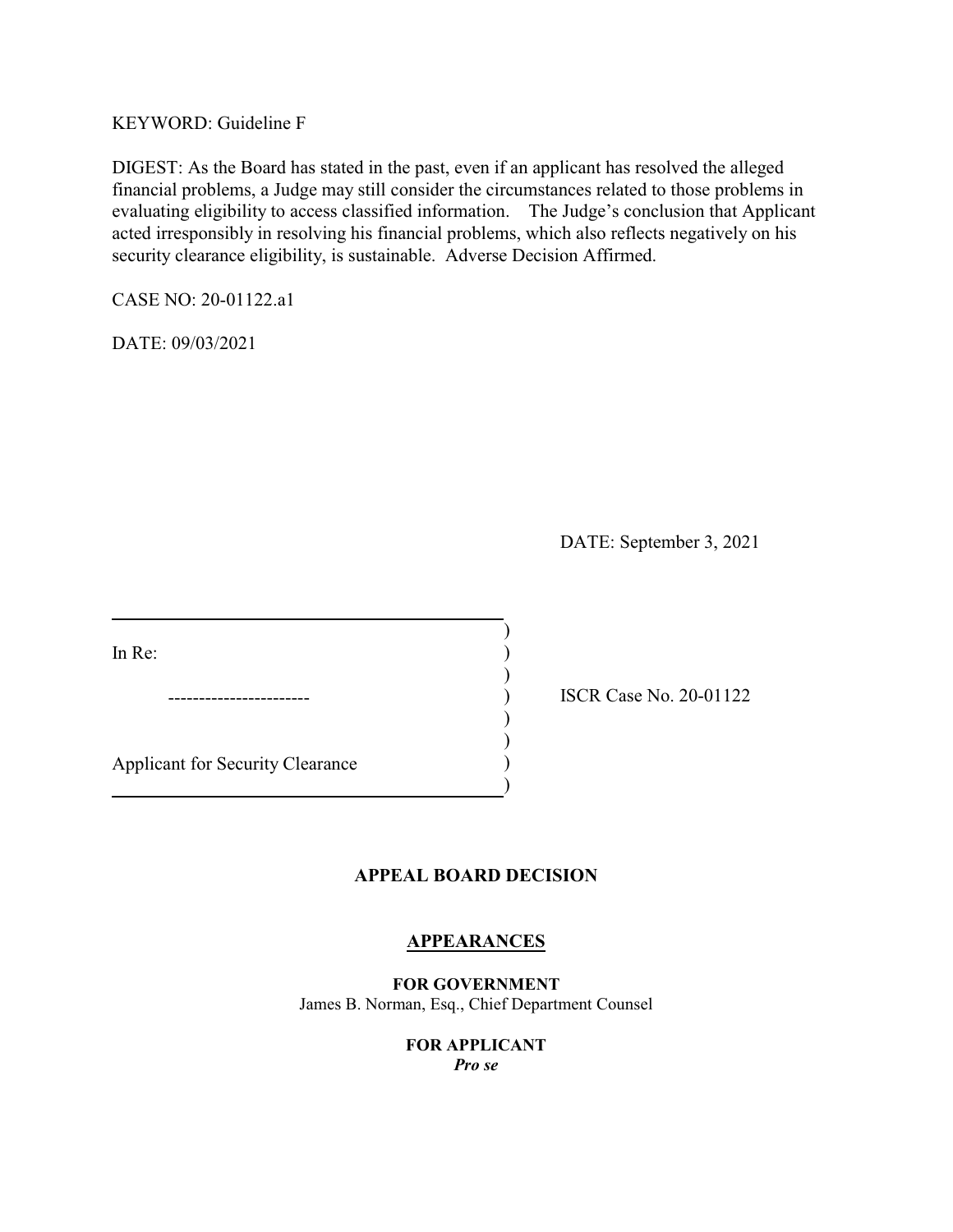The Department of Defense (DoD) declined to grant Applicant a security clearance. On Appeals (DOHA) Administrative Judge Darlene D. Lokey Anderson denied Applicant's request for September 2, 2020, DoD issued a statement of reasons (SOR) advising Applicant of the basis for that decision—security concerns raised under Guideline F (Financial Considerations) of Department of Defense Directive 5220.6 (Jan. 2, 1992, as amended) (Directive). Applicant requested a decision on the written record. On June 7, 2021, after considering the record, Defense Office of Hearings and a security clearance. Applicant appealed pursuant to Directive ¶¶ E3.1.28 and E3.1.30.

 Applicant raised the following issue on appeal: whether the Judge's adverse decision was arbitrary, capricious, or contrary to law. Consistent with the following discussion, we affirm the Judge's decision.

### **The Judge's Findings of Fact and Analysis**

 Applicant is in his fifties, has retired from the military, has a master's degree, and works for a defense contractor. The SOR alleged that he failed to file his Federal and state income tax returns for 2013 and 2014. He provided documentation showing he filed all of the alleged income tax for 2013-2018 and that he owed the Federal Government delinquent taxes for 2014, 2016, and 2017. He attributed his tax filing deficiencies to not having documentation substantiating his deductions returns in April 2020. He has also paid the delinquent tax liability.

 behavior, and violations of law that the Federal government takes very seriously. Applicant did not act reasonably or responsibly until April 2020. His inaction for so long reflects a pattern of unreliability, untrustworthiness, and poor judgment. Accordingly, Applicant does not meet the "Applicant's conduct established a long pattern of procrastination, delay, irresponsible requirements to access classified information." [Decision at 5.]

### **Discussion**

 satisfied his Federal and state tax requirements, she did not consider those facts in her decision- making process. A plain reading of the Judge's decision does not support Applicant's assertion. The applicant has resolved the alleged financial problems, a Judge may still consider the circumstances irresponsibly in resolving his financial problems, which also reflects negatively on his security In his brief, Applicant contends that, even though the Judge made findings of fact that he Judge noted in her analysis that Applicant had resolved the alleged tax deficiencies. Applicant has failed to rebut the presumption that the Judge considered all of the record evidence. *See, e.g.*, ISCR Case No. 18-00110 at 5 (App. Bd. Mar. 31, 2020). As the Board has stated in the past, even if an related to those problems in evaluating eligibility to access classified information. *See, e.g.*, ISCR Case No. 16-02246 at 2 (App. Bd. Dec. 8, 2017). The Judge's conclusion that Applicant acted clearance eligibility, is sustainable.

 highlights, for example, that he paid his tax liability, that it was not the result of irresponsible In his brief, Applicant argues that Judge did not carefully consider the evidence. He